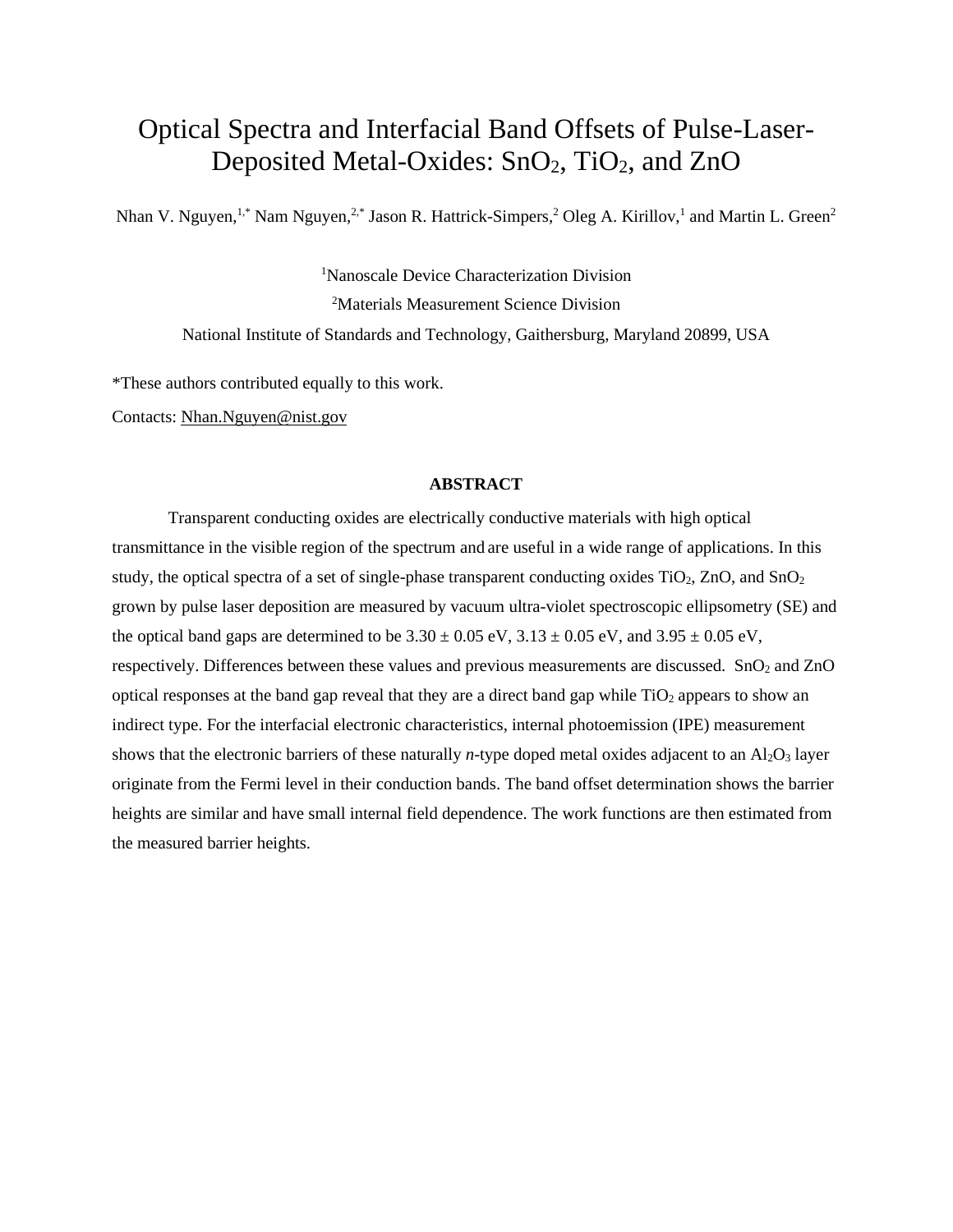Transparent conducting oxides (TCOs) used as transparent electrodes are found in many critical components in modern electronic and optoelectronic devices. [1](#page-13-0) The fast-growing use of TCO and the associated high cost of fabrication have resulted in a topic of intense research to improve the performances, to reduce the cost, and to explore many potential opportunities for future applications. As the name TCO suggests, two intuitively contradictory properties are the high optical transmittance (insulator-like) in the visible and near-infrared spectral range and the high electrical conductivity (metal-like).<sup>2,[3](#page-13-2)</sup> These two key properties have generated many application opportunities for novel devices in thin film solar cells, flat panel displays, light-emitting devices, or heated windows. To be transparent in the visible spectral range, it is required that TCOs must possess a wide bandgap of greater than 3.0 eV and at the same time, must have high carrier concentration and high mobility by native or substitutional dopants. Researchers have been exploring many old and new TCO materials with the aim to achieve critical optical and electrical properties relevant to some specific application. The realization of a desired material is contingent on the understanding and knowledge of structural, electronic, and optical properties and their interfacing characteristics with other materials inside the devices. Despite their appeal and widespread uses, many fundamental optoelectronic properties of these materials remain currently not well understood. For instance, material parameters such as optical transmittance and electronic interfacial characteristics still need to be accurately characterized and determined to optimize the design and performance of a device. It is also important to obtain high quality single phase thin films to properly characterize these material parameters for future TCO device applications.

Currently, the most investigated and technically used TCO materials are indium oxide (IO), tin-doped indium oxide (ITO), zinc oxide (ZnO), tin oxide (SnO<sub>2</sub>), and, titanium oxide (TiO<sub>2</sub>).<sup>[4](#page-13-3)</sup> In this letter, we report an investigation on some of the fundamental optoelectronic properties of three different transparent metal oxides,  $SnO<sub>2</sub>$ , TiO<sub>2</sub>, and ZnO, fabricated by pulse laser deposition (PLD).<sup>[5](#page-13-4)</sup> Spectroscopic ellipsometry (SE) is employed to provide optical properties.<sup>[6](#page-13-5)</sup> The dielectric functions, absorptions, and optical band gaps will be determined and examined. The conduction band minimum (CBM) depth or electron affinity which affects the doping likelihood of TCOs, is also equally important in determining the conducting properties. A higher value of electron affinity would facilitate the process of introducing charge carriers.<sup>[7](#page-13-6)</sup> The energy barriers were examined by using a robust technique of internal photoemission  $(IPE)^8$  $(IPE)^8$ . This reveals the electronic characteristics at the interface that might provide some understanding of their optical and electrical interfacial properties.

SnO<sub>2</sub>, TiO<sub>2</sub>, and ZnO films were grown on *c*-plane sapphire  $(Al_2O_3)$  substrate by PLD using KrF excimer laser ( $\lambda$ =248 nm). High-purity (99.9%) ZnO, TiO<sub>2</sub> and SnO<sub>2</sub> polycrystalline targets were used to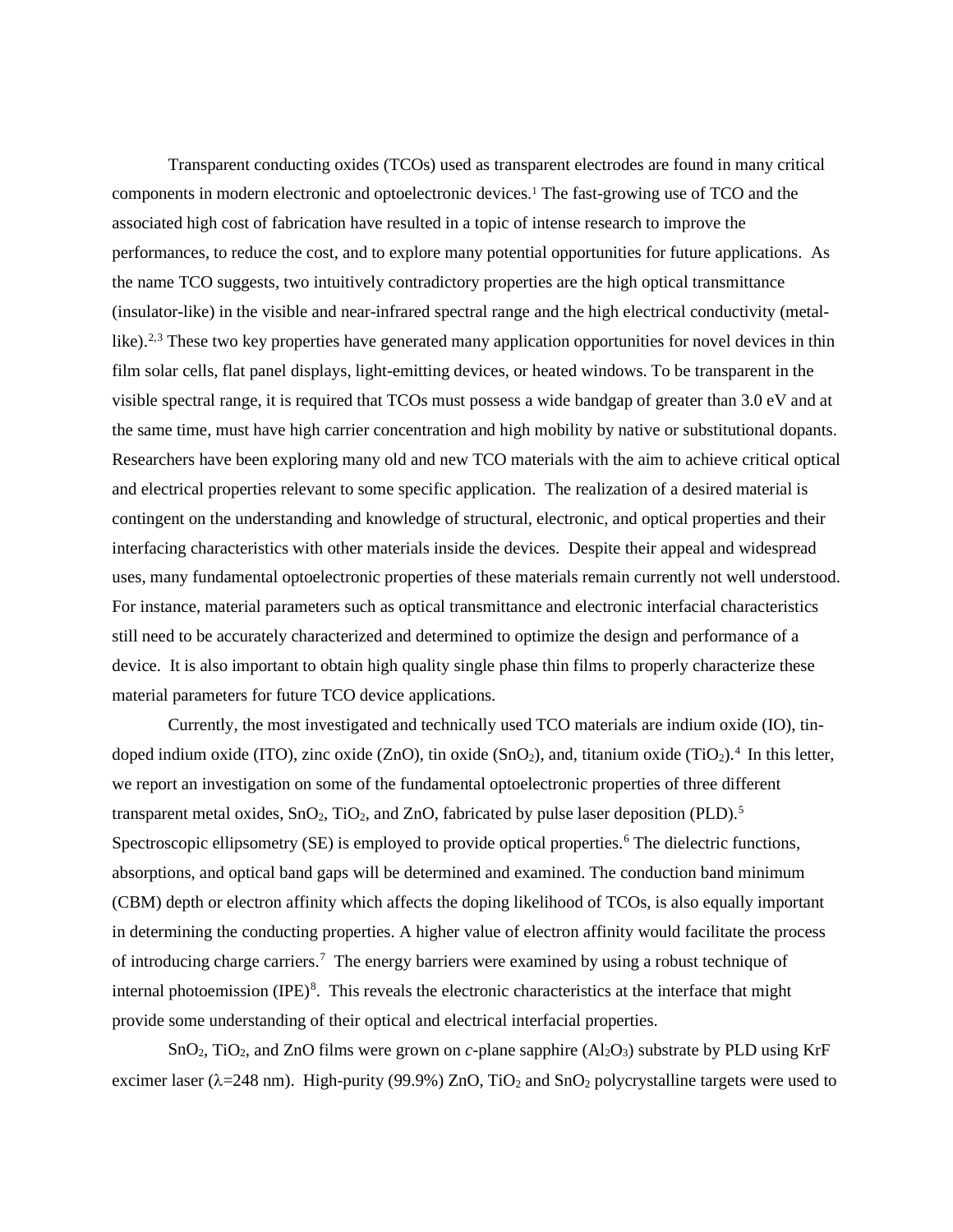grow thin films for structural determination and optoelectrical measurements. The PLD deposition was conducted at substrate temperature of 600  $^{\circ}$ C and O<sub>2</sub> partial pressure of 1x10<sup>-3</sup> Torr. The targets were ablated using a laser power density of 3 J/cm<sup>2</sup> and laser frequency rate of 5 Hz. The structural quality of the films was examined by X-ray diffraction (XRD) on Bruker D8 diffractometer equipped with Cu Kα and high-resolution two-dimensional (2D) detector. Fig. 1(a) shows 2D XRD image of the oxide films measured over  $2\theta = 30^{\circ}$  to 60° range. The 2D XRD image shows only strong diffraction from rutile TiO<sub>2</sub> (200), rutile SnO<sub>2</sub> (200) and hexagonal wurtzite ZnO (0002) at  $2\theta = 39.5^{\circ}$ , 38.6° and 34,4°, respectively. XRD measurements detected no secondary crystal phases from the oxide films. This demonstrates all films were highly-oriented and/or epitaxially grown on  $Al_2O_3$  substrate. Here, it is worth noting that all the films were unintentionally doped. On the bare surface of these metal oxide films/substrate, ellipsometry measurements were performed by using a vacuum ultra-violet spectroscopic ellipsometer with light photon energy range from 1.0 eV to 8.0 eV. A series of metal/high-*k* dielectric/TCO structures, schematically displayed in Fig. 1(b), were fabricated for IPE measurements. Briefly, the metal oxide layer (TiO<sub>2</sub>, ZnO, and SnO<sub>2</sub>) was deposited on top of a  $RuO<sub>2</sub>$  layer which was also PLD grown on sapphire substrate.  $RuO<sub>2</sub>$  was used as an electrical back contact for IPE measurement due to the fact that it exhibits high electrical conductivity at room temperature and it has a rutile structure that is similar to  $TiO<sub>2</sub>$  and SnO<sub>2</sub> (a<sub>RuO2</sub> = 0.450 nm, a<sub>TiO2</sub> = 0.459 nm, and a<sub>SnO2</sub> = 0.474 nm). Additionally, atomic arrangements of the  $(010)$  SnO<sub>2</sub> plane have very good structural compatibility with that of the  $(0-110)$ ZnO plane thus enabling the epitaxial and/or lattice-matched growth of  $TiO<sub>2</sub>$  SnO<sub>2</sub> and ZnO directly onto RuO2/Al2O3 substrate for this study. A high-*k* Al2O3 insulator was deposited on top of the metal oxide by atomic-layer deposition (ALD) to a thickness of 30 nm. A top aluminum (Al) electrode was deposited by electron evaporation to a thickness of 15 nm, which is thin enough to allow the IPE incident light to penetrate and reach the underneath metal oxide layer. The photocurrent, *Ig*, was measured as a function of photon energy from 1.5 eV to 5.0 eV with the applied gate bias,  $V_g$ , varied from -3.0 to 3.0 V in steps of 0.1 V. The IPE quantum yield  $(Y)$  is defined as a ratio of photocurrent and incident photon flux.<sup>[9](#page-14-0)</sup> The aim of IPE measurements is to obtain the electronic barrier height at the buried metal oxide /  $Al_2O_3$ interface.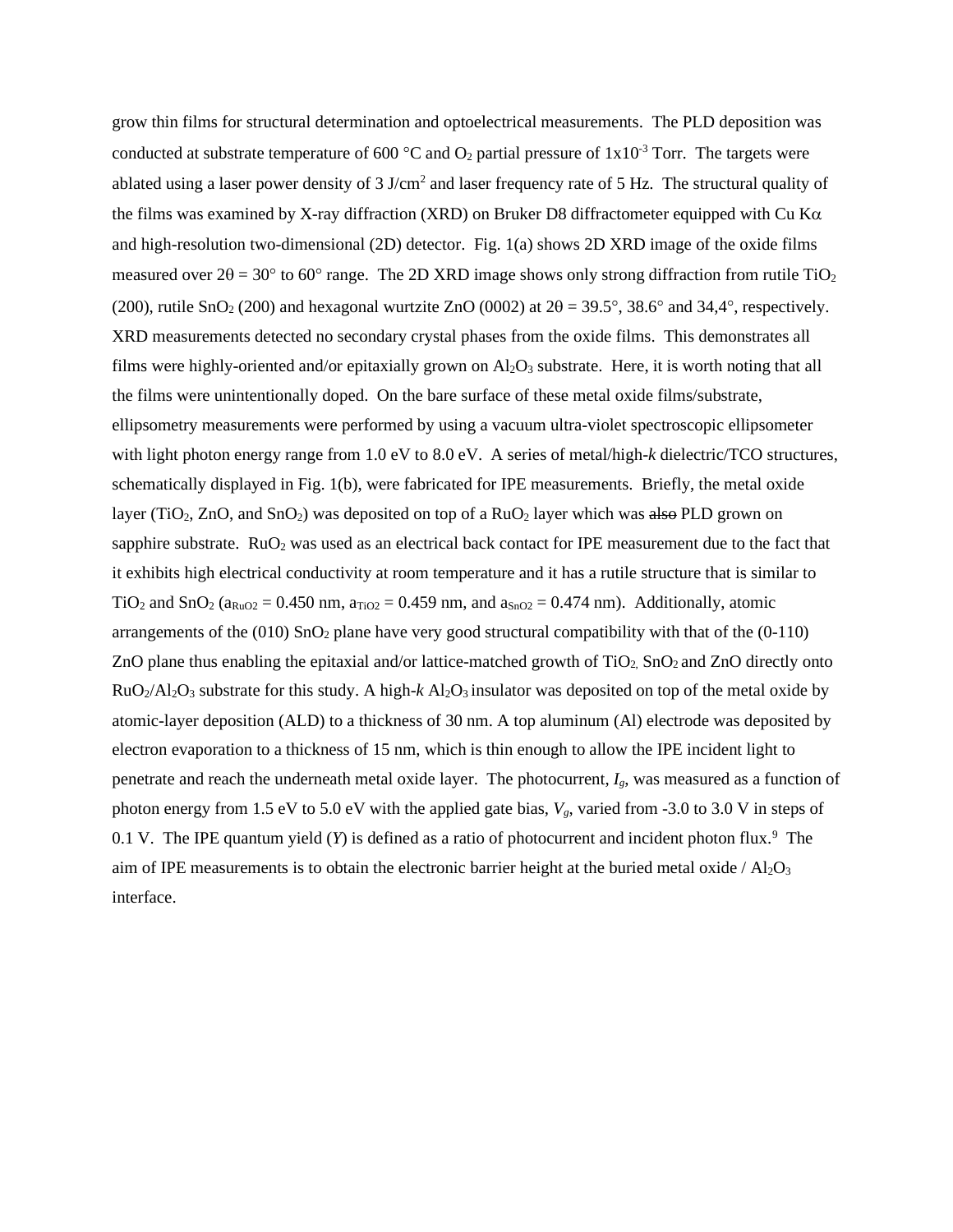

Fig. 1: (a) XRD images of ZnO, SnO<sub>2</sub>, TiO<sub>2</sub> and, and (b) Schematic structure of the samples and internal photoemission measurement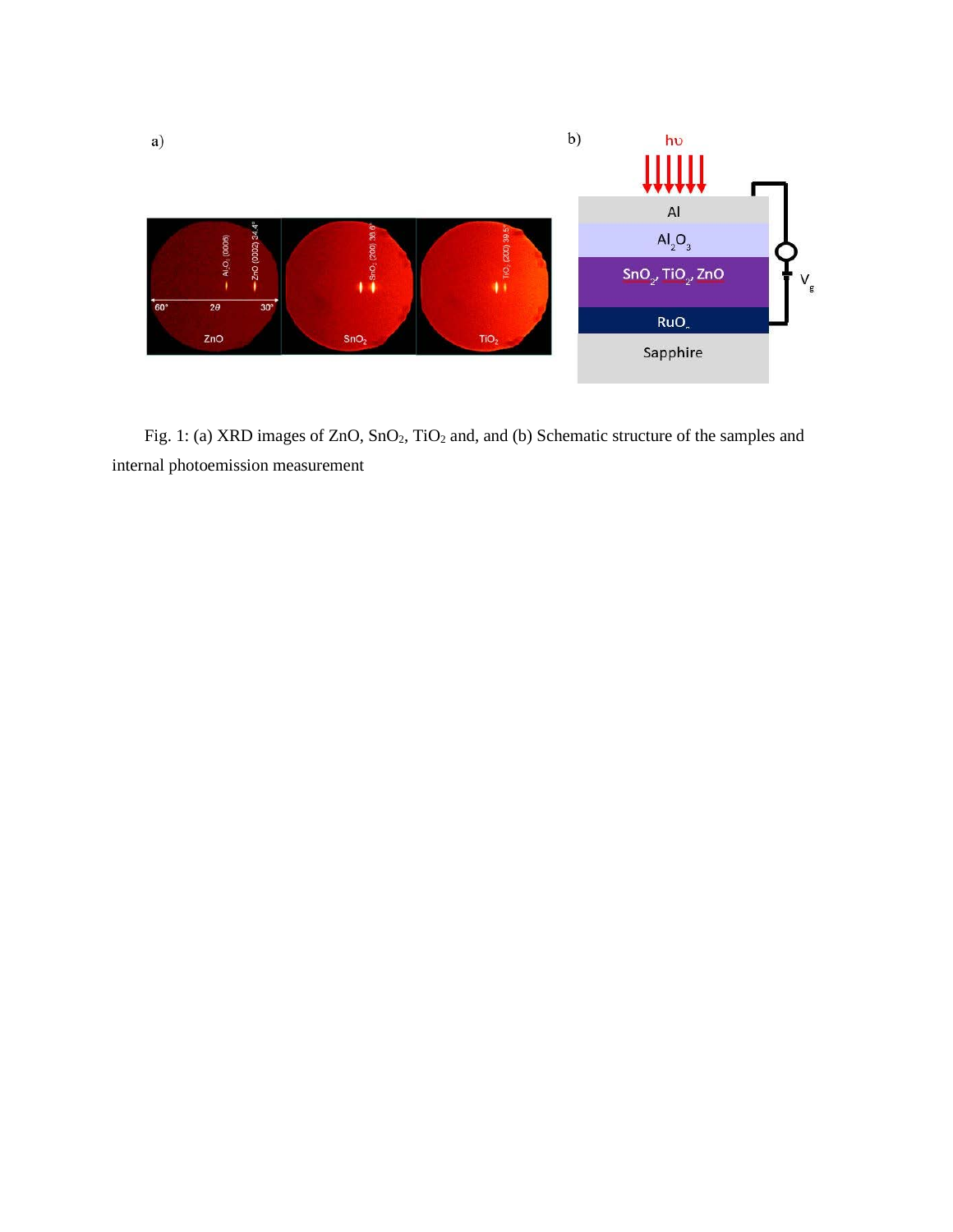From SE measurements, the complex pseudo-dielectric functions,  $\langle \varepsilon \rangle = \langle \varepsilon_1 \rangle + j \langle \varepsilon_2 \rangle = (\langle n \rangle +$  $j \ll k$ )<sup>2</sup> were obtained as shown in Fig. 2 where *n* and *k* are the index of refraction and extinction coefficient. The dielectric function of  $TiO<sub>2</sub>$  is much higher than those of  $ZnO$  and  $SnO<sub>2</sub>$  implying  $TiO<sub>2</sub>$  has a higher electron affinity and polarizability. There have been many published reports on the experimental and theoretical studies of optical properties of these materials in the bulk form or thin film grown by a variety of different techniques. Our PLD films have similar index of refraction compared with those prepared by other deposition techniques. In general, naturally or intentionally doped metal oxides behave electrically like metals at room temperature and exhibit a high optical transparency in the visible spectrum. The dielectric functions displayed in Fig. 2 show that these metal oxides are optically transparent below  $\sim$  3.0 eV or above  $\sim$  400 nm. There is only one excitonic feature near the absorption edge (3.3 eV for ZnO, 4.4 eV for TiO<sub>2</sub>, and 4.0 eV for SnO<sub>2</sub>, see  $\langle \epsilon_2 \rangle$  spectra in Fig. 2). These are known Wannier-Mott-like excitons that have been studied in detail before.<sup>[10](#page-14-1)</sup> Outside the visible spectral range there are a few more spectral features of the optical response that appear in the energy range from 8 eV to 18 eV as reported from a synchrotron-radiation-based variable angle ellipsometry measurement.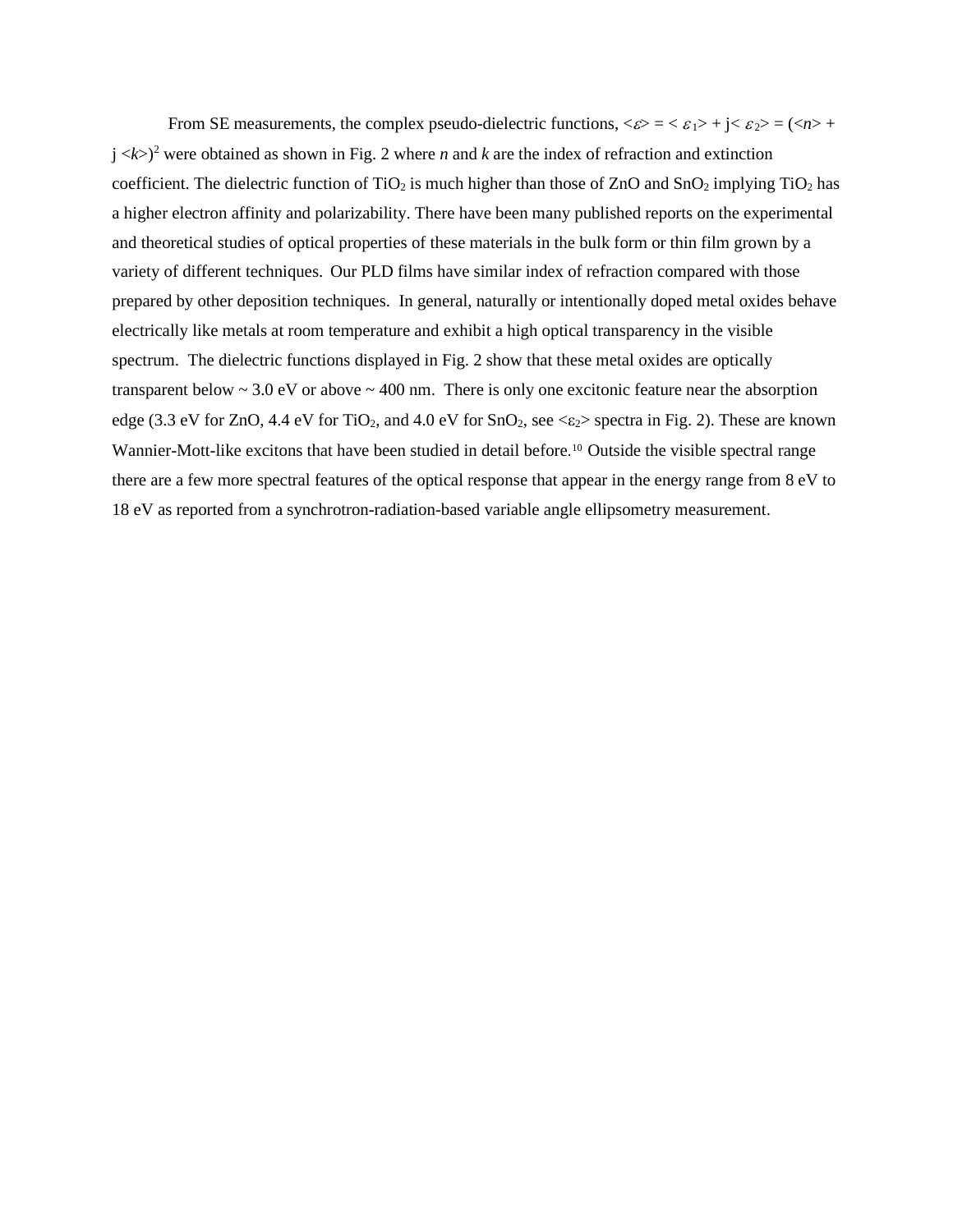

Fig. 2: Real  $\langle \varepsilon_1 \rangle$  and imaginary  $\langle \varepsilon_2 \rangle$  parts of the pseudo-dielectric function of ZnO, TiO<sub>2</sub>, and SnO<sub>2</sub> determined by VUV spectroscopic ellipsometry.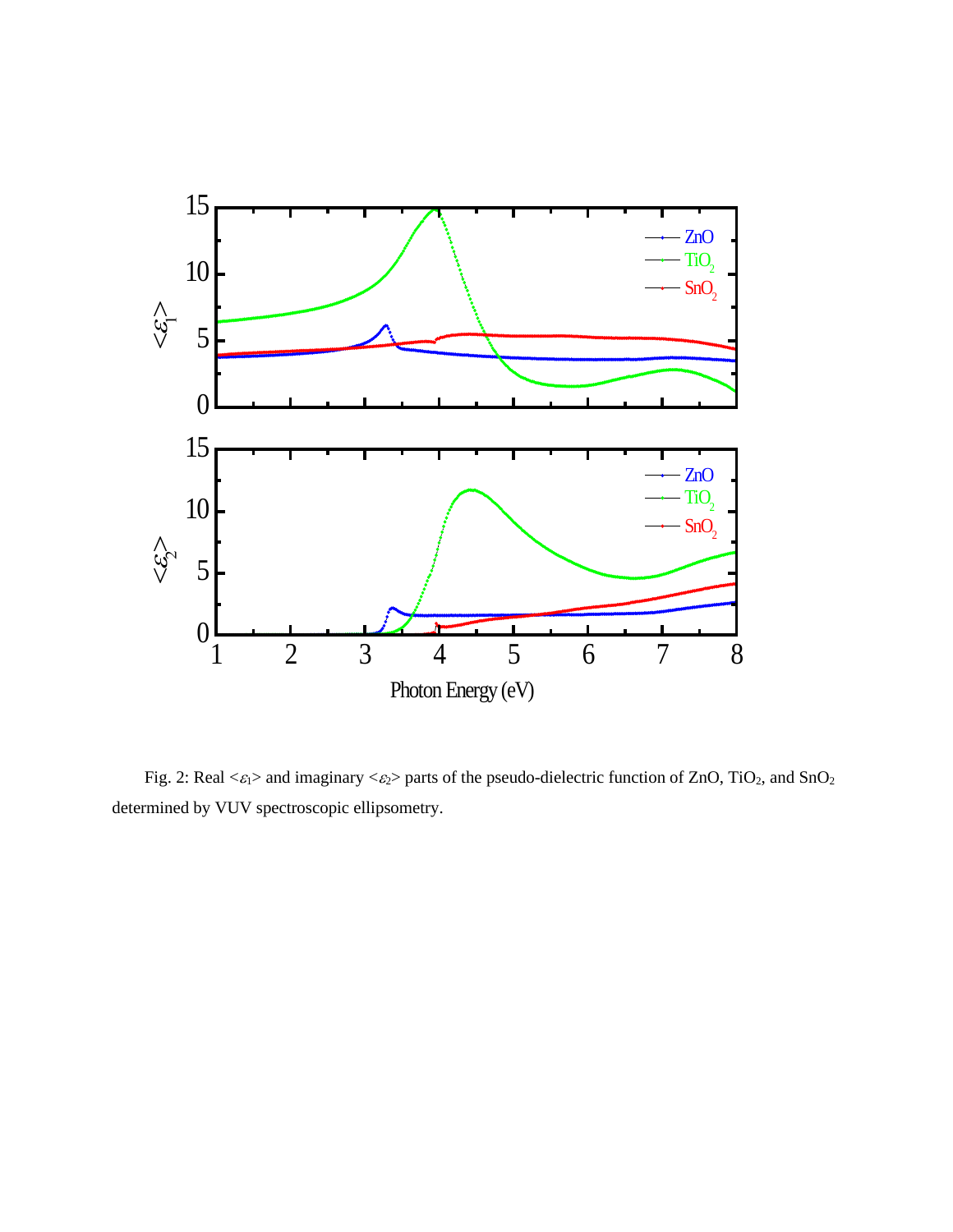The optical absorption,  $\alpha = 4\pi k/\lambda$ , was calculated as a function of photon wavelength  $\lambda$ . From linear fitting to  $\alpha$  near the absorption edge,<sup>4</sup> we obtained the optical bandgaps  $E_g$  of ZnO, TiO<sub>2</sub>, and SnO<sub>2</sub> to be  $3.13 \pm 0.05$  eV,  $3.30 \pm 0.05$  eV, and  $3.95 \pm 0.05$  eV, respectively, as shown in Fig. 3. The optical band gap of ZnO films has been reported to vary from  $\sim$  3.0 eV to  $\sim$  3.3 eV depending on preparation methods and film morphology.<sup>11</sup> In our PLD films growth, the optical band gap is found at 3.13 eV with the appearance of a relatively sharp absorption edge indicating that our PLD ZnO film has a high crystalline quality and is a direct bandgap type. For comparison, in an earlier study,  $12$  three different values of ~3.1 eV, 3.2 eV, and 3.3 eV have been reported for the optical band gap of zinc oxide single crystals at room temperature. Bulk  $TiO<sub>2</sub>$  with the principal polymorphs have band gaps in the range of 3.05 - 3.18 eV. Our PLD TiO2 epitaxial film that might contain different crystal phases (anatase, brookite and rutile) of bulk  $TiO<sub>2</sub>$  has a slightly larger bandgap of 3.3 eV and a long band-edge tail that suggests an indirect gap. The assignment of whether  $TiO<sub>2</sub>$  is a direct or indirect gap appears to depend on crystal structures and the theoretical predictions seem to divert with different conclusions. Reported experimental and theoretical studies show the feature found at 3.14 eV corresponds with an indirect transition most probably associated with a crystal field or spin-orbit structure of the valence band.[13](#page-14-4) It is worth to point out that the absorption band edge of  $TiO<sub>2</sub>$  nanostructures has been found at 3.34 eV and shown to blue-shift from the bulk band edge of  $3.19 \text{ eV}$ ,<sup>14</sup> and the presence of point defects or the simultaneous absorption of a photon and scattering with a phonon can significantly affect the optical properties of  $TiO<sub>2</sub>$ .<sup>[15](#page-14-6)</sup> In rutile, detailed investigations of the optical absorption edge reveal an indirect transition induced by phonon–exciton interactions.[16](#page-14-7) In another theoretical consideration, it showed that rutile TiO<sub>2</sub> form has an indirect band gap of 3.23 eV with the valence band maximum (VBM) at  $\Gamma$  point and the conduction band minimum (CBM) at R point in momentum space. However, in a different study that applies GW approximation,  $TiO<sub>2</sub>$  was reported to have an indirect band gap at 3.34 eV and a direct band gap at 3.38 eV.<sup>17</sup> It is worth making a notice that the broad peak at about 5 eV in the TiO<sub>2</sub> absorption (Fig. 2) has been observed in bulk anatase but not in rutile.<sup>18</sup> For  $SnO<sub>2</sub>$ , the film is highly transparent in the visible spectral range. First principles calculations reveal that the bottom most conduction bands are highly dispersive for  $SnO<sub>2</sub>$  polymorphs, which explains their small effective electron masses and the weak optical absorption near the band gap as seen in our PLD SnO<sub>2</sub> absorption (Fig. 3).<sup>[19](#page-14-10)</sup> Our SnO<sub>2</sub> epitaxial film band gap value of 3.95 eV appears to be an average of varied band gaps of single crystal SnO2 optical anisotropy if we take into account of the direct transitions in undoped or lowly doped  $SnO<sub>2</sub>$  crystals which have a band gap of 3.57 eV (3.7 eV) and 3.93 eV (4.1 eV) for light polarized perpendicular (parallel) to the *c*-axis due to optical uniaxial nature of the crystal. [20](#page-14-11)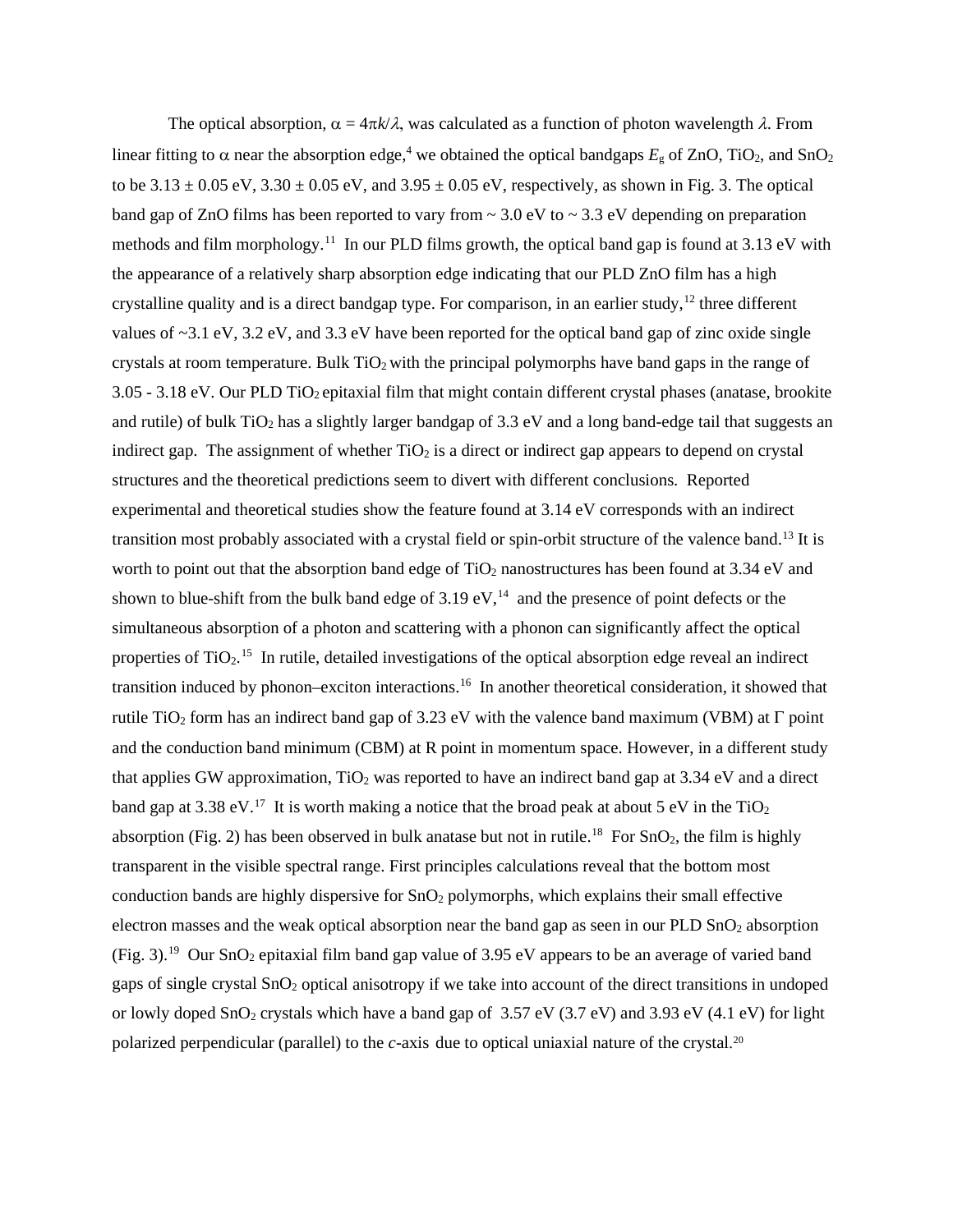

Fig. 3. Absorption calculated from the dielectric functions (Fig. 2) measured by spectroscopic ellipsometry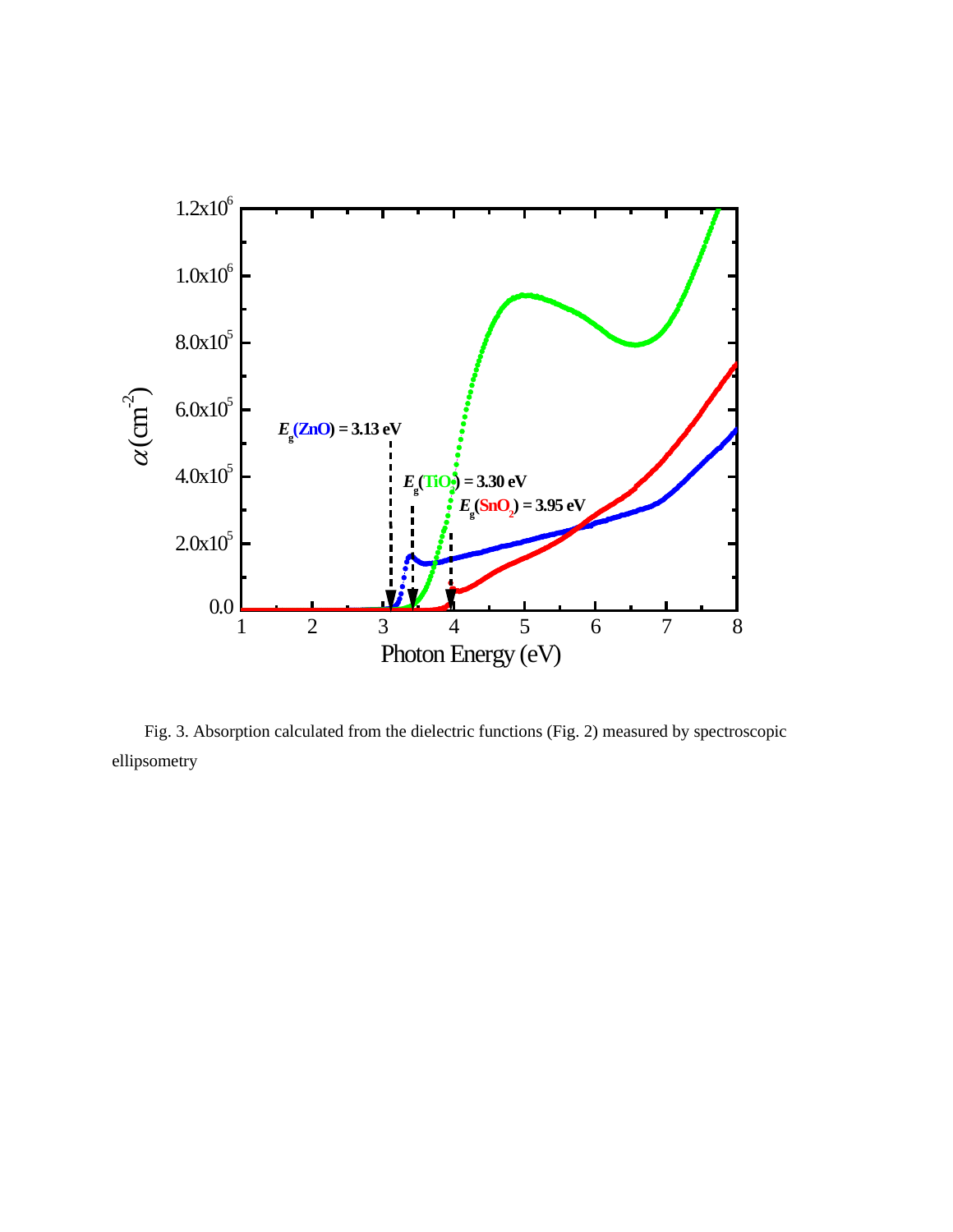Within 1.0 eV of the threshold, in general, IPE yield can be approximately expressed in the form of  $Y = A (hv - \Phi_F)^{\beta}$ , where *hv* and  $\Phi_F$  are the photon energy and the barrier height, respectively, and A is a constant. The exponent  $\beta$  is a phenomenological parameter with a value depending on the density of states at the interface. β was found to commonly equal to *1/2* for photo-injection from a metal and 1/3 from a semiconductor.<sup>8</sup> In the analysis of IPE data for electron photoemitted from the medal oxide layer, we have considered two scenarios of whether to assign the photoelectron transition from the valence band maximum (VBM) *or* the unintentionally-n doped Fermi level  $(E_F)$  of the metal oxide to the conduction band minimum (CBM) of  $Al_2O_3$ . As it turned out, the analysis using VBM of the metal oxides to CBM of  $Al_2O_3$  results in the work function of the metal oxides in the range of  $2.0 - 3.0$  eV which is unreasonable and much lower than the known values between 5-7 eV. Therefore, the band offsets between our metal oxide films and  $A_1Q_3$  were determined based on the assumption that the electron photoemission injected from the Fermi level inside the naturally doped metal oxide conduction band to the conduction band minimum of  $Al_2O_3$ . Fig. 4 displays the square root of the IPE yield,  $Y^{1/2}$ , as a function of photon energy, measured at different negative bias, *Vg*, applied to the back side (RuO<sub>2</sub>) of sample ZnO. The photoemission barrier heights,  $\Phi$ *F* [ZnO/ Al2O3], were determined by linear fitting of  $Y^{1/2}$  to photon energy (*h*υ) near the photoemission threshold. The determined  $\Phi_F$  at different biases (*Vg*) or internal electric field (*F*), are seen to have a small difference thus suggesting there is a small field dependence. Similar spectra were obtained for sample  $SnO<sub>2</sub>$  and  $TiO<sub>2</sub>$  (not shown). The *zero*-field barrier heights,  $\Phi<sub>0</sub>$ , or barrier heights at zero-field were deduced from the Schottky plots by linear fitting the barrier heights to the square root of internal electric field. As a result, Fig. 5 shows  $\Phi_{0}$  [SnO2/Al2O3] = 4.31 eV,  $\Phi_{0}$  [ZnO/Al2O3] = 4.57 eV, and  $\Phi_0$  [TiO2/Al2O3] = 4.61 eV being *zero*-field barrier heights,  $\Phi_0$ , of SnO<sub>2</sub>, ZnO, and TiO<sub>2</sub>, respectively. Only by doping, either by intrinsic defects or by adding dopants, these oxides become conductive. The natural *n*-type conductivity in ZnO thin films mainly controlled by electrons generated by oxygen vacancies and charge donation gives rise to the Fermi level in the conduction band. In  $SnO<sub>2</sub>$ , the conductivity is attributed to oxygen vacancies acting as doubly ionized donors or tin interstitials. Similarly, the formations of intrinsic *n*-type defects, that is, oxygen vacancies and titanium interstitials, are found in  $TiO<sub>2</sub>$ .<sup>[21](#page-14-12)</sup> Therefore, we assume that our naturally doped PLD films are *n*-type and doped by the defect formed by oxygen and metal element vacancies. As a result, the electron concentration at the Fermi levels in their conduction bands is responsible for the photoemission. With respect to  $\text{Al}_2\text{O}_3$ electron affinity of  $\sim 1.8$  eV, the work functions of these PLD metal oxides were estimated to be  $\sim 6.1$  eV, 6.4 eV, and 6.4 eV for  $SnO<sub>2</sub>$ ,  $ZnO$ , and  $TiO<sub>2</sub>$ , respectively (see the band diagram in Fig. 5). These estimates appear to be feasible when considering there is broad inconsistency in the work function values reported for many transition metal oxides. The large variation is mainly due to the many different sample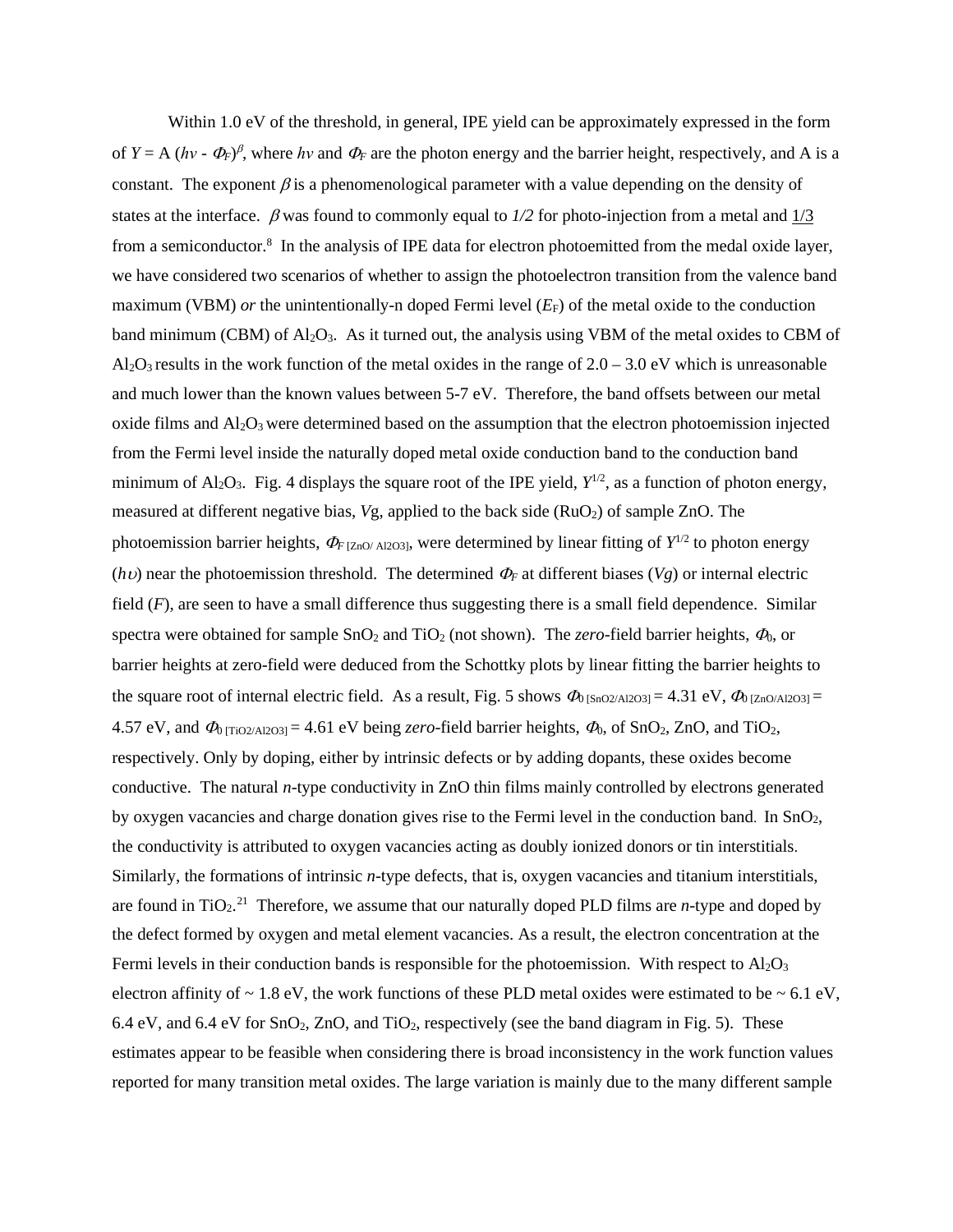preparation methods.<sup>[22](#page-14-13)</sup> For the electron photoemission from Al top contact, the field  $(F)$ - dependent barrier heights,  $\Phi$ <sub>F [Al/Al2O3]</sub>, from the Fermi level of Al to the bottom of Al<sub>2</sub>O<sub>3</sub> conduction band at the interface of  $Al/Al_2O_3$  in three samples were obtained from linear fitting of  $Y^{1/2}$  to photon energy (eV) for each spectrum taken at each different bias  $(V_g)$  or internal field  $(F)$ .  $\Phi_0$  [Al/Al2O3], the *zero*-field barrier height, is extracted by linear fitting of the field-dependent barrier heights  $\Phi$ <sub>*F*[Al/Al2O3]</sub> to the internal electrical field (*F*) using Schottky plots in Fig. 5 for all three samples. As a result,  $\Phi_{0}$  [Al/Al2O3] was found to be 3.07 eV, 3.05 eV, and 2.95 eV for the case of ZnO, TiO<sub>2</sub>, and SnO<sub>2</sub>, each underneath Al<sub>2</sub>O<sub>3</sub> layer, respectively, and averaged to 3.02 eV which is in a good agreement with the published values.<sup>9,[23](#page-14-14)</sup>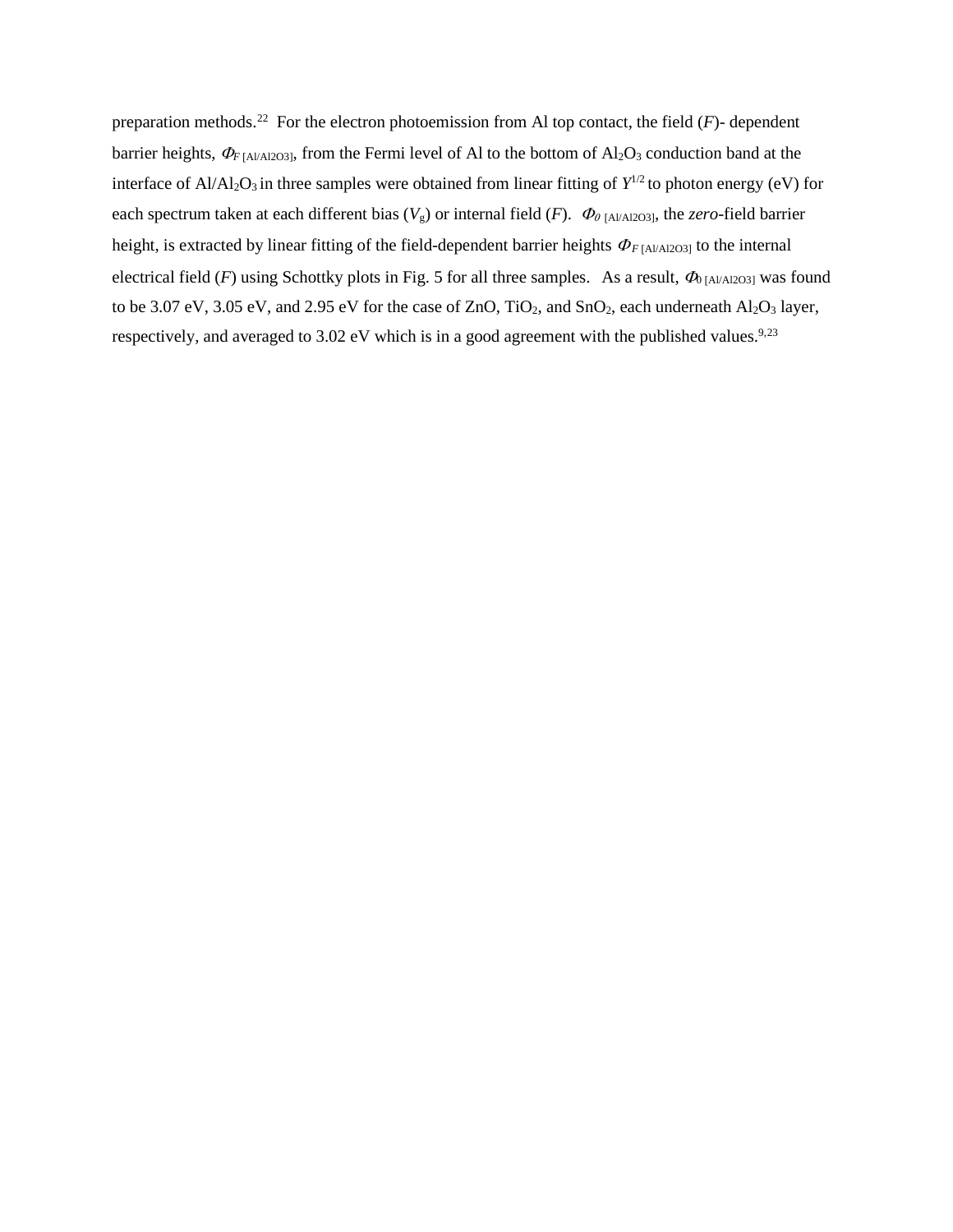

Fig. 4. Square root of yield *Y* at various negative biases  $V<sub>g</sub>$  applied between the top contact Al and the back contact RuO2. Linear fits to *Y*1/2 near the spectral thresholds determine the barrier heights at the metal oxide /  $Al_2O_3$  interface, shown here for ZnO.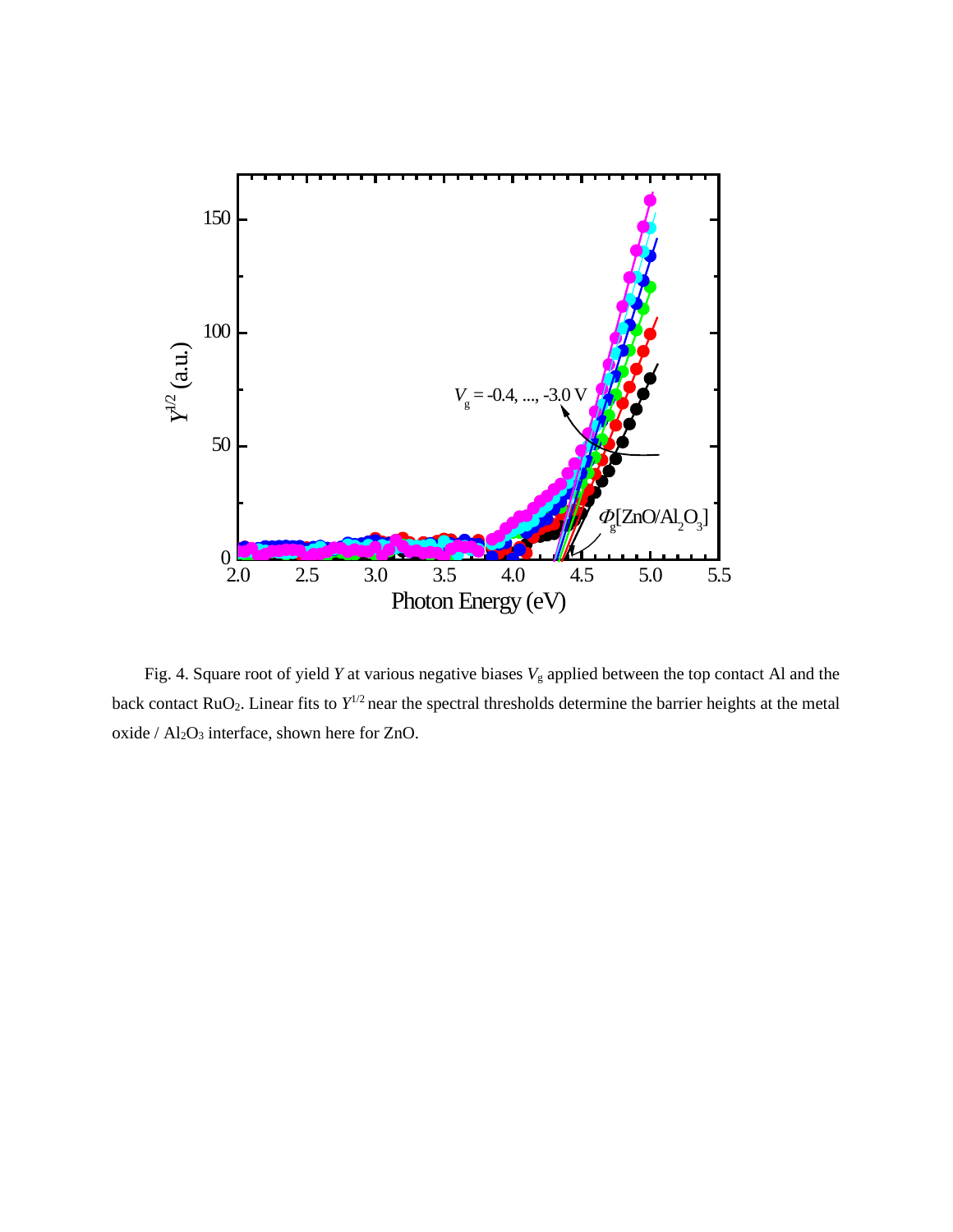

Figure 5. Schottky plots used to determine the barrier height at the zero-field  $(\Phi_0)$  or the flat band condition. Inset is the band diagram (not to scale) showing the work functions (WF's) which are the sum of electron affinity (1.8 eV) of Al<sub>2</sub>O<sub>3</sub> and the zero-field barrier heights of the metal oxides determined by internal photoemission (see text).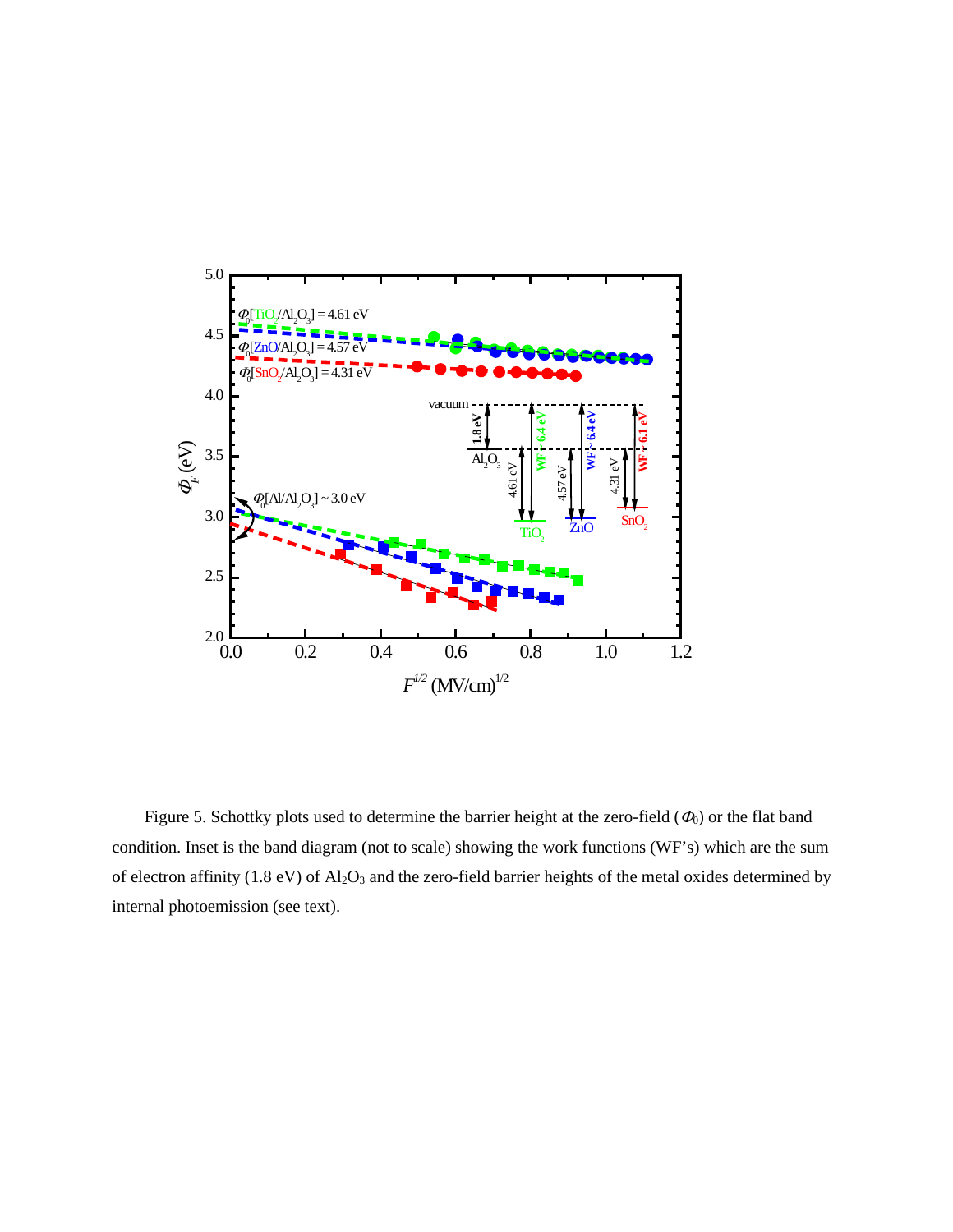In summary, using vacuum ultra-violet spectroscopic ellipsometry we investigated the optical properties of TiO2, ZnO, and SnO2, deposited by pulse laser deposition and determined the optical band gaps to be  $3.30 \pm 0.05$  eV,  $3.13 \pm 0.05$  eV, and  $3.95 \pm 0.05$  eV, respectively. SnO<sub>2</sub> and ZnO spectral optical responses near the band gap reveal that they are a direct optical band gap, and on the other hand, TiO2 appears to be indirect. For the interfacial electronic characteristics, internal photoemission measurements show that, at the interface of naturally doped (unintentionally doped) metal oxide and Al2O3, the electron photoemission originates from the Fermi level in the conduction band of the metal oxide to the conduction band of Al<sub>2</sub>O<sub>3</sub>. From the measured energy barrier heights, the work functions of these metal oxides were estimated and found to be consistent with reported values. Furthermore, this study demonstrates that internal photoemission spectroscopy can be extended to characterize electronic interfacial properties of other transparent conducting oxide materials.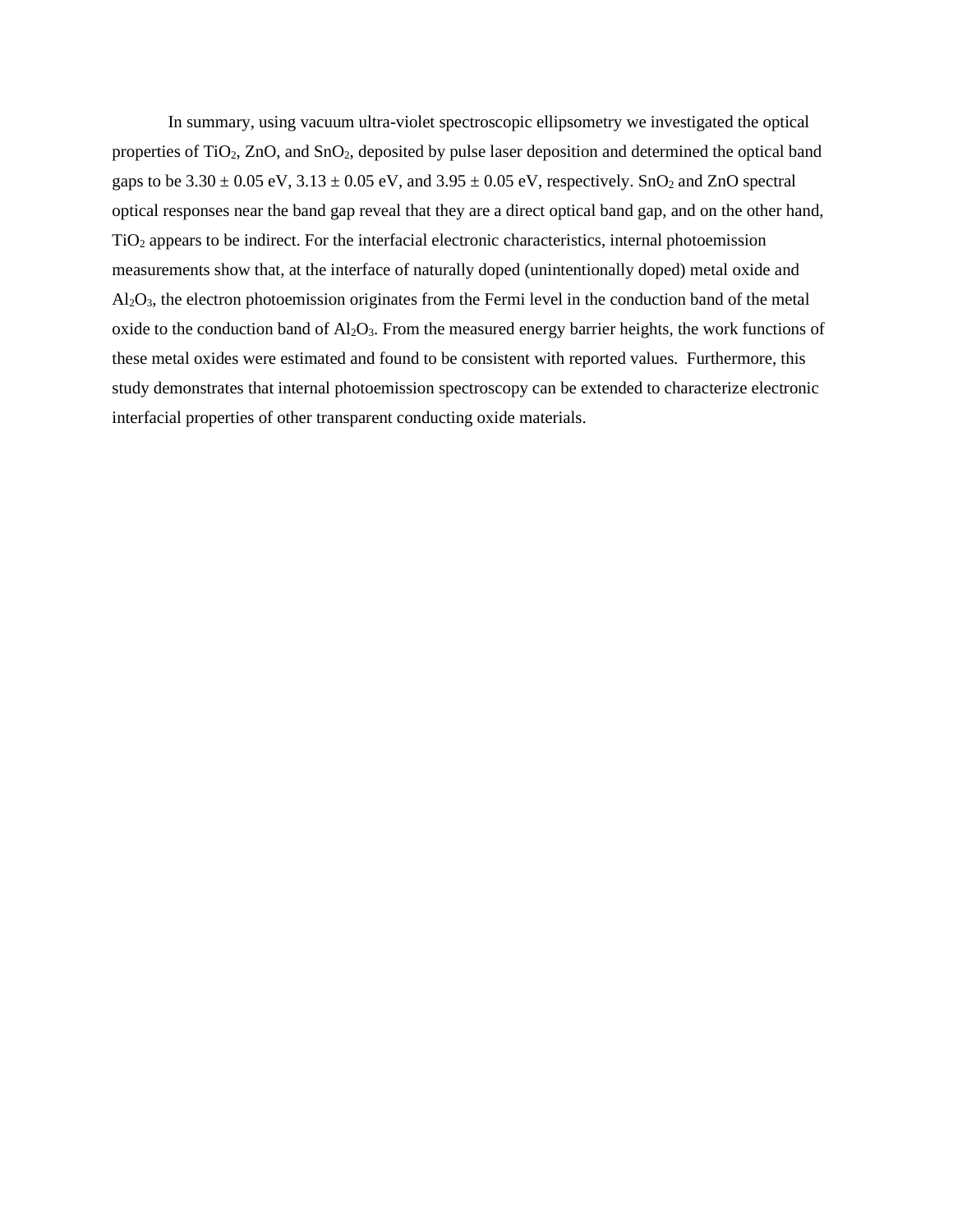## **References**

- <span id="page-13-0"></span><sup>1</sup> D. S. Ginley, H. Hosono and D. C. Paine, *Handbook of Transparent Conductors* (Springer, 2010).
- <span id="page-13-1"></span><sup>2</sup> [P. P. Edwards,](https://pubs.rsc.org/en/results?searchtext=Author%3AP.%20P.%20Edwards) [A. Porch,](https://pubs.rsc.org/en/results?searchtext=Author%3AA.%20Porch) [M. O. Jones,](https://pubs.rsc.org/en/results?searchtext=Author%3AM.%20O.%20Jones) [D. V. Morgan,](https://pubs.rsc.org/en/results?searchtext=Author%3AD.%20V.%20Morgan) and [R. M. Perks](https://pubs.rsc.org/en/results?searchtext=Author%3AR.%20M.%20Perks) , Dalton Trans. **19***,* 2995 (2004).
- <span id="page-13-2"></span><sup>3</sup> J. E. Medvedeva and A. J. Freeman, Europhys. Lett. **69**, 583 (2005).
- <span id="page-13-3"></span><sup>4</sup> Klaus Ellmer, RainaldMientus, and Stefan Seeger, *Transparent Conductive Materials: Materials, Synthesis, Characterization, Applications*, 1st Ed, Edited by David Levy and Erick Castellón, Chapter 2, 33 (Wiley-VCH Verlag GmbH & Co. KGaA., 2018).
- <span id="page-13-4"></span><sup>5</sup> Chrisey B. Douglas and Hubler K. Graham, *Pulsed Laser Deposition of Thin Film* (John Wiley & Sons, 1994).
- <span id="page-13-5"></span><sup>6</sup> Yong Jai Cho, N. V. Nguyen, C. A. Richter, J. R. Ehrstein, Byoung Hun Lee, and Jack C. Lee, Appl. Phys. Lett. **80**, 1249 (2002).
- <span id="page-13-6"></span><sup>7</sup> S. C. Dixon, D. O. Scanlon, C. J. Carmalt, and I. P. Parkin, J. Mater. Chem. C **4**, 6946 (2016); D.O. Scanlon and G. W. Watson, J. Mater. Chem. **22**, 25236 (2012).
- <span id="page-13-7"></span><sup>8</sup> V. V. Afanas'ev, Internal Photoemission Spectroscopy: Principles and Applications (Elsvier, Amsterdam, 2008).
- <sup>9</sup> K. Xu, H. Sio, O. A. Kirillov, L. Dong, M. Xu, P. D. Ye, D. Gundlach, and N. V. Nguyen1, J. App. Phys. **113**, 024504 (2013).
- <sup>10</sup> R. Laskowski and N. E. Christensen, Phys. Rev. B **73**, 045201 (2006); A. Schleife, C. Rödl, F. Fuchs, J. Furthmüller, and F. Bechstedt, Appl. Phys. Lett. **91**, 241915 (2007).
- <sup>11</sup> Mursal, Irhamni, Bukhari, and Zulkarnain Jalil, J. of Phys.: Conf. Series **1116**, 032020 (2018).
- <sup>12</sup> V. Srikant and D. R. Clarke, J. of Appl. Phys. **83**, 5447 (1998).
- 13 J. Pascual, J. Camassel, and H. Mathieu, Phys. Rev. B **18**, 5606 (1978)
- <sup>14</sup> Nosipho Moloto, Siyasanga Mpelane, Lucky M Sikhwivhilu, Suprakas Sinha Ray, Int. J. Photoenergy **2012**, 1 (2012).
- <sup>15</sup> T. Sekiya, S. Ohta, S. Kamei, M. Hanakawa, S. Kurita, J. Phys. Chem. Solids **62**, 717 (2001).
- <sup>16</sup> A. E. Goresy, M. Chen, P. Gillet, L. Dubrovinsky, G. Graup, Earth Planet. Sci. Lett. **192**, 485 (2001).
- <sup>17</sup> W. Kang and M. S. Hybertsen, Phys. Rev. B **82**, 085203 (2010).
- <sup>18</sup> T. E. Tiwald, M. Schubert, Proc. SPIE **4103**, 19 (2000); N. Hosaka, T. Sekiya, C. Satoko, S. Kurita, J. Phys. Soc. Jpn. **66**, 877 (1997).
- <sup>19</sup> M. Douand and C. Persson, J. Appl. Phys*.* **113**, 083703(2013).
- <sup>20</sup> [A. Schleife,](https://experts.illinois.edu/en/persons/andre-schleife) J. B. Varley, F. Fuchs, C. Rodl, F. Bechstedt, P. Rinke, A. Janotti, and C. G. Van De Walle, Phys. Rev. B - Condens. Matter **83**, 35116 (2011).